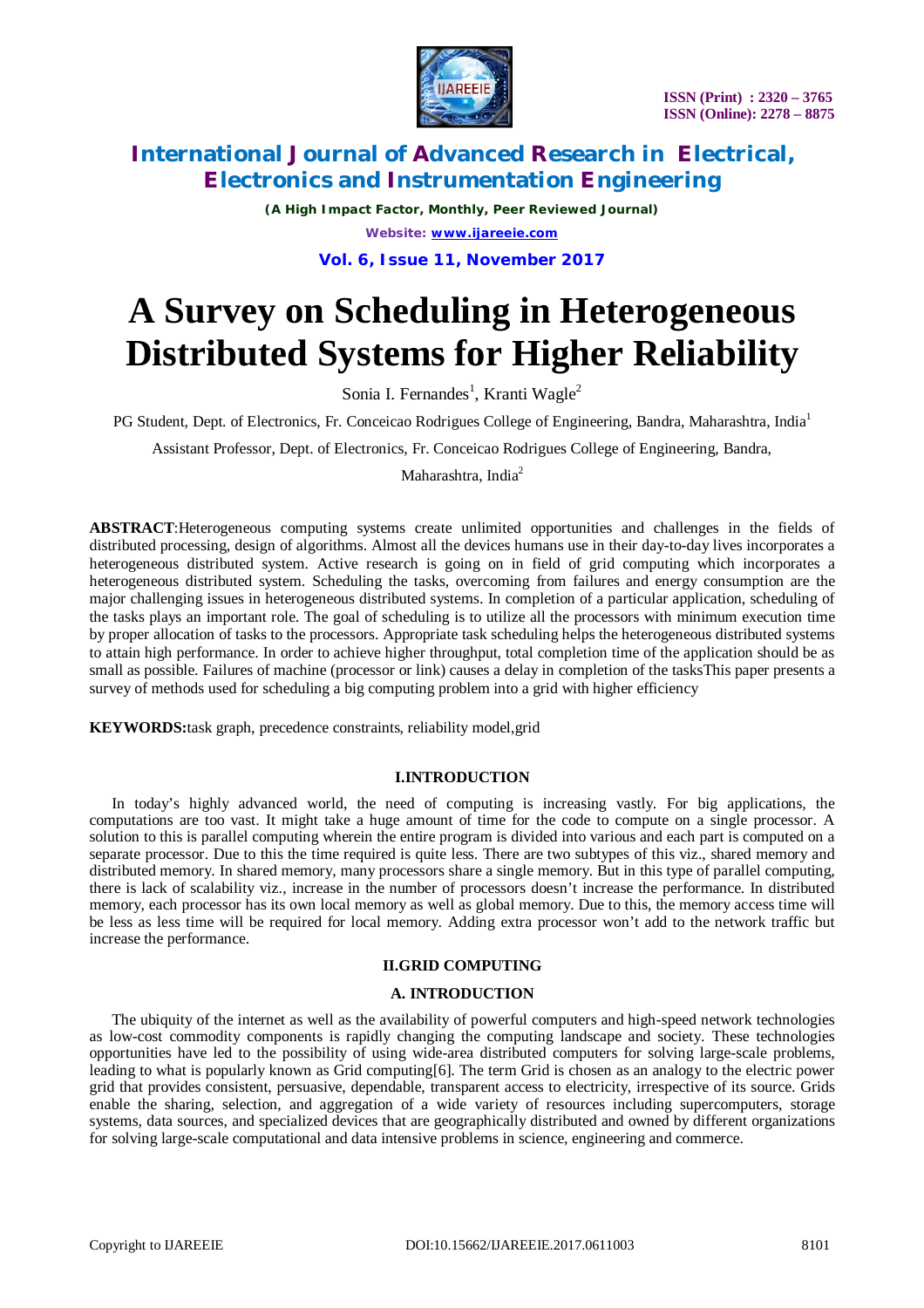

*(A High Impact Factor, Monthly, Peer Reviewed Journal)*

*Website: [www.ijareeie.com](http://www.ijareeie.com)*

#### **Vol. 6, Issue 11, November 2017**

#### **B. APPLICATION OF GRID COMPUTING**

For very high end application, huge codes are written. This code if implemented using serial computing take many years to compute. Thus, a solution for this is supercomputing where in many processors with huge memory are placed in a huge room. The advantage is the code is executed at a faster rate. But this costs a huge amount of money and dedicated huge space. The solution to this is grid computing. Due to this the huge problem are solved easily with low cost and no need of dedicated space.

#### **III.LITERATURE SURVEY**

While designing a grid computing environment, reliability and energy conservation is quite necessary. A lot of research is carried out is these areas. The algorithms proposed for heterogeneous scheduling are mapping heuristics (MH) algorithm[9], the dynamic level scheduling(DLS) algorithm[10], the levelized min-time (LMT) algorithm, the critical path on machine (CPOP)[2] algorithm, the heterogeneous earliest finish time (HEFT)[2]algorithm,MLST[7] and dominant sequence clustering algorithm[8].

#### **IV.TASK AND PROCESSOR MODEL**

In order to schedule tasks on heterogeneous distributed systems, a task model and processor model needs to be designed. A task model is the arrangement of tasks in terms of the precedence constraints. The task graph has one entry node and one exit node. Other tasks are arranged in level. This arrangement of tasks is called as Directed Acyclic Graph as all task are directed to other task and all in one direction. The example of DAG is given in Fig. (1).



Fig. 1 Task Model

Here the nodes are the parts of the actual task to be executed. The task weight symbolizes the number of instructions in the given tasks and edge weight written in the figure symbolizes the amount of data the task requires from its predecessors for its execution.

In order to form such a task graph, the inputs required are:

- The number of the tasks  $=N$
- **Mean Weight of tasks:** *W*

It tells approximately how many operations are to be performed in one tasks.

- **Communication to Computation Cost Ratio =** *CCR* Depending on the value of *CCR,* the application can be divided as computation intensive task if *CCR* is low and the tasks having high *CCR* are communication intensive tasks
- **Shape Factor** =  $\alpha$

This value tells how the graph will look visually. High value of  $\alpha$  imply a wider graph and high level of parallelism and low value of  $\alpha$  gives a graph with many levels and low level of parallelism.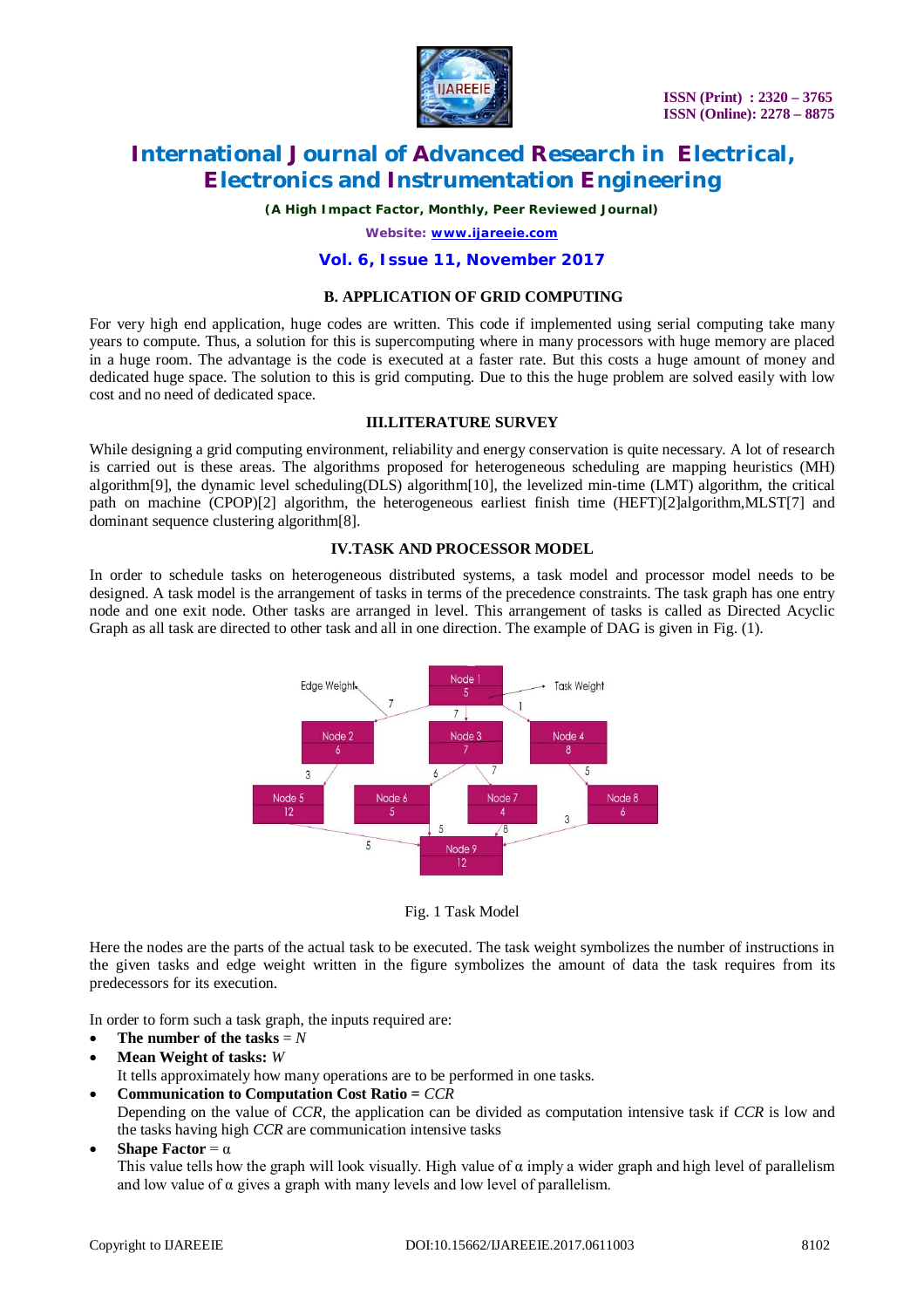

*(A High Impact Factor, Monthly, Peer Reviewed Journal)*

*Website: [www.ijareeie.com](http://www.ijareeie.com)*

### **Vol. 6, Issue 11, November 2017**

In order to execute these tasks, a heterogenous distributed model of processors is required to be formed. The Fig. 2 shows how processors model is formed.



Fig. 2 Processor Model

The weight of the processor implies the number of operations the processor completes in unit time and link weight implies how much data can be transferred in unit time.

In order to form such a processor model, the input required are:

- **The number of processors**: *M*
- **Heterogeneity Factor**: *h*  This value shows the degree of variance in the computational cost of the processors.

#### **V. RELIABILITY MODEL**

The reliability model is needed to be included in the scheduling if the reliability of task is major concern. The reliability model of *Shatz and Wang*[3]is mostly used model. According to their model, the failure of the processor or links follows a Poisson's distribution and the failure rate is constant

for a given processor or link. Thus, it can be also stated that the reliability of a processor/link during interval *d* is given  $e^{-\lambda d}$ 

where  $\lambda$  is failure rate of processor or links.

The reliability and failure reliability of task  $v_i$  on processor  $p_x$  is given respectively by

$$
R[E_{\nu_i, p_X}] = e^{-\lambda_{p_X} t_p(\nu_i, p_X)}
$$
(1)  

$$
F[E_{\nu_i, p_X}] = 1 - R[E_{\nu_i, p_X}]
$$
(2)

Where,  $\lambda_{p_x}$  is the failure rate of processor and  $t_p(v_i, p_x)$  the processing time of task  $v_i$  on processor  $p_x$ .

The reliability and failure reliability of communication between tasks *i andj* where  $i^{th}$ task is scheduled on  $x^{th}$ processor and  $j<sup>th</sup>$  task on the  $y<sup>th</sup>$  processor is given respectively by

$$
R\left[E_{v_{i,j},p_{x,y}}\right] = e^{-\lambda_{x,y}t_c(v_{i,j},p_{x,y})}
$$
(3)  

$$
F\left[E_{v_{i,j},p_{x,y}}\right] = 1 - R\left[E_{v_{i,j},p_{x,y}}\right]
$$
(4)

Where,  $\lambda_{x,y}$  is failure rate of link between processors *x* and *y* and  $t_c(v_{i,j}, p_{x,y})$  is the time required by  $j^{th}$  task to communicate with  $i^{th}$  task.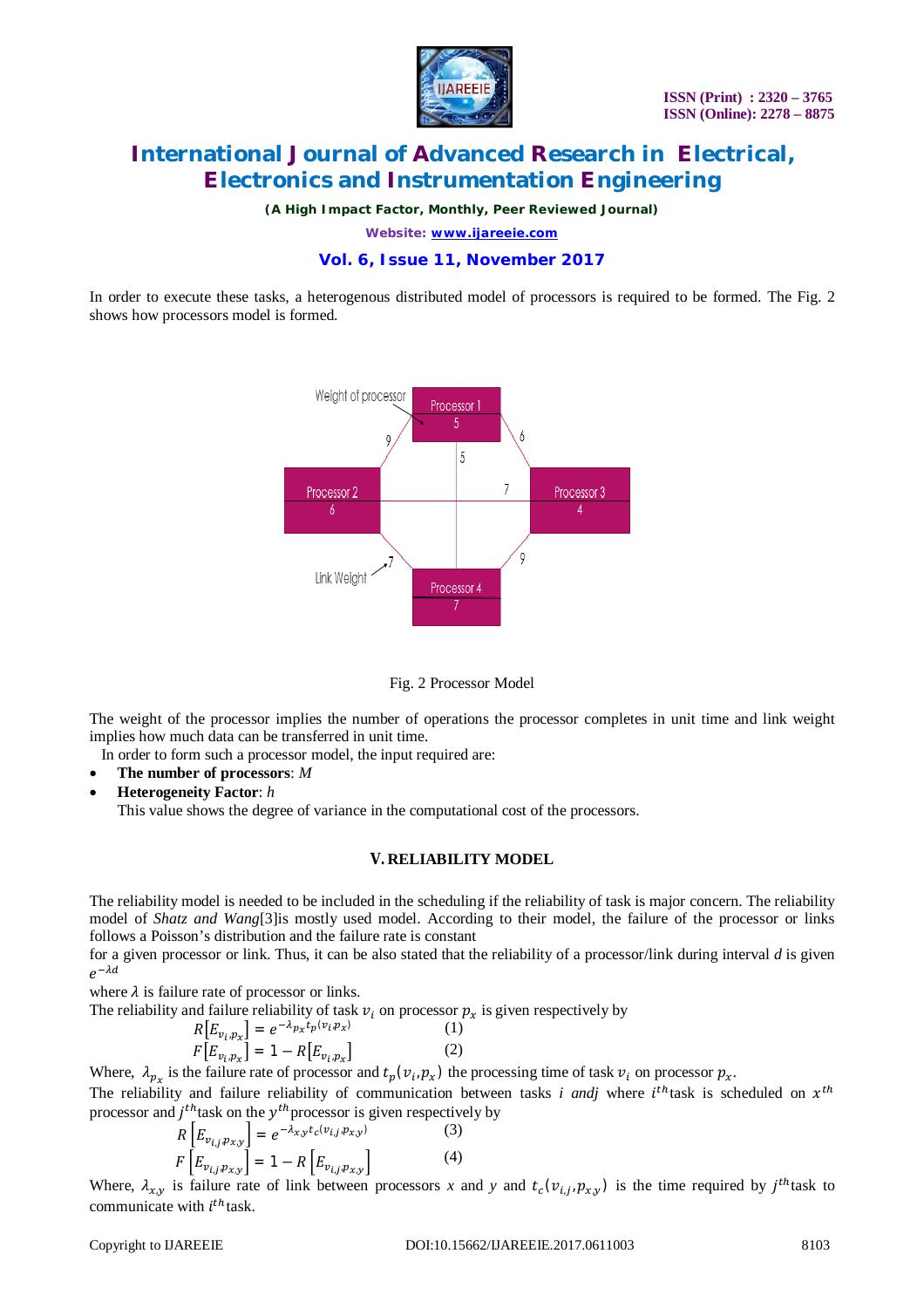

*(A High Impact Factor, Monthly, Peer Reviewed Journal)*

*Website: [www.ijareeie.com](http://www.ijareeie.com)*

### **Vol. 6, Issue 11, November 2017**

### **VI. SCHEDULING ALGORITHM**

### **A. HEFT Algorithm**

The Heterogeneous Earliest Finish Time Algorithm aims at scheduling tasks on processors which has lowest completion time.

The HEFT algorithm is given below[2]

- 1. Take the input parameters and form the task graph and heterogeneous distributed processor model.
- 2. Calculate the various reliability related values and normalize them
- 3. Compute the upward rank by traversing the graph from exit node.  $Rank_u(n_i) = W_i + \max_{n_j \in succ(n_i)}(c_{ij} + Rank_u(n_i))$  (5) While calculating rank, its value for the exit task is taken  $W_{\text{crit task}}$

4. Arrange the tasks in decreasing order of their rank.

- 5. While unscheduled task in the queue do,
	- a. Assign task to the processor with minimum EFT (Earliest Finish Time).
	- b. End

In order to calculate the Earliest Finish Time for task  $n_i$  on processor  $p_j$  following steps are followed:

- Initialize  $EST(n_{entry}, p_j)$  as zero
- Compute EST (Earliest Start Time) for all other task on the same processor using this formula  $EST(n_i, p_j) = max\big\{avail[j], \min_{n_m \in pred(n_j)} (AFT(n_m) + C_{m,j}\big\}$  (6)

Where, avail [j] is the time after which the j<sup>th</sup> processor is available for execution and  $AFT(n_m)$  is the actual finish time of the task. It is calculated as the EFT of that task on the processor on which it is scheduled.

•  $EFT(n_i, p_j) = w_{ij} + EST(n_i, p_j)$ Where,  $w_{ij}$  is the time required by the task *i*on processor *j*.

### **B. HAAS Algorithm**

The Heterogeneous Allotment -Aware Scheduling Algorithm is three step processviz., allotment parameter, rank calculation and makespan allotment.

| Abbrevation                              | Meaning                                       |  |  |
|------------------------------------------|-----------------------------------------------|--|--|
| $\bar{t}_p(v_i)$                         | Mean processing time of task $v_i$            |  |  |
| $\overline{\bar{t}_c}(e_{i,j})$          | Mean communication time between task $v_i$    |  |  |
|                                          | and $v_i$                                     |  |  |
| $\theta_p$                               | Recovery time of processor                    |  |  |
| $\alpha_i$                               | Number of allocated processors to task $v_i$  |  |  |
| F,                                       | Mean failure probability of task $v_i$        |  |  |
| $T_n(v_i,\alpha_i)$                      | Total processing time required by task $v_i$  |  |  |
|                                          | on $\alpha_i$ allocated processor             |  |  |
|                                          | Reliability overhead                          |  |  |
| $\bar{R}$<br>$\mathfrak{l}E_{e_{i,j}}$ , | Mean reliability of communication             |  |  |
|                                          | between task $v_i$ and $v_i$                  |  |  |
|                                          | Mean reliability of computation of task $v_i$ |  |  |

Table 1. Commonly used Abbreviations[1]

1) **Allotment Parameter[1]:** Usually, each task is being allotted a single processor to execute on. But if this processor fails, the task has to wait until the processor recovers itself from failure. Thus, the makespan increases if large number of failures takes place, hence reliability is low. In order to increase the reliability of the application,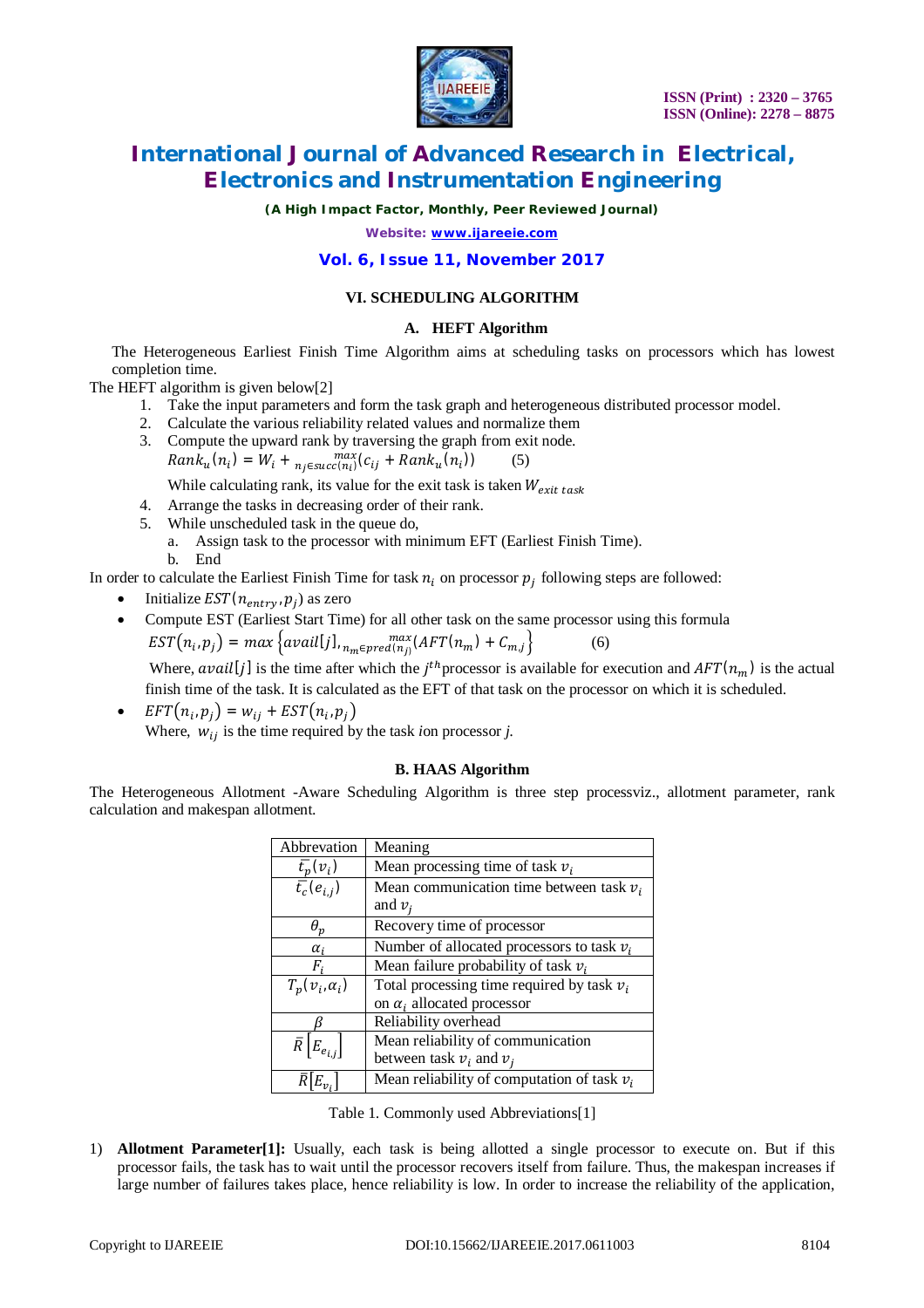

*(A High Impact Factor, Monthly, Peer Reviewed Journal)*

*Website: [www.ijareeie.com](http://www.ijareeie.com)*

### **Vol. 6, Issue 11, November 2017**

the number of allotted processor should be increased. Increasing the allotted processor, decreases the efficiency of the application. Hence, the allotment of processors should be done appropriately. In order to find the appropriate number of processor to be allotted, two parameters viz., Allotment Lower Bound and Allotment Parameter are calculated.

Allotment Lower Bound is usually set to 1 viz., at least one processor must be allocated to each task.

Allotment parameter  $(\mu)$  is given by[4]

$$
\mu = \frac{(2+\rho)m - \sqrt{(\rho^2 + 2\rho + 2)m^2 - 2(1+\rho)m}}{2} \quad (7)
$$

The table of  $\rho$  for various values of  $m$  is given below

| m                        |        | т  |        |
|--------------------------|--------|----|--------|
| ↑                        |        |    | 0.5921 |
| $\mathbf{c}$             | 0.1198 |    | 0.6703 |
|                          | 0.2290 | 10 | 0.7450 |
| $\overline{\mathcal{L}}$ | 0.3293 |    | 0.8164 |
|                          | 0.4225 | 12 | 0.8851 |
|                          | 0.5098 | 13 | 0.9513 |

#### For  $m > 14$ ,  $\rho = 0.9999$

Table 2. Values of  $\rho$  for corresponding values of  $m[1]$ 

The value of  $\alpha_i$  is chosen from the maximum of both the parameters.

The total processing time required by task  $v_i$  on  $\alpha_i$  allocated processor is given by

$$
T_p(\nu_i, \alpha_i) = \overline{t}_p(\nu_i) + \left(\frac{\overline{t}_p(\nu_i)}{2} + \theta_p\right) \left(\frac{F_i^{\alpha_i}}{1 - F_i^{\alpha_i}}\right) \tag{8}
$$

2) **Rank Calculation[1]:** The rank of the set of tasks is related the priority of the tasks. The priority of the tasks is usually the total time required for the calculation as well as considering the reliability consideration. Rank of the task is calculated from the exit task to the entry tasks. e rank of the tasks are calculated b

$$
RRank = T_p(v_i, \alpha_i) + T_p(v_i, \alpha_i)\beta(1 - \overline{R}_i)^{\alpha_i} + \max_{v_j \in succ(v_i)} (\overline{t_p}(e_{ij}) + RRank(v_j))
$$
(9)

Where  $\overline{R}_i$  is given by

$$
\overline{R}_{i} = P(no failures occurs) + \sum_{k=0}^{\infty} P(k recoverable failures occurring) * \prod_{v_{k} \in pred(v_{i})} (1 - (1 - \overline{R}_{i}(e_{k,i})^{\alpha_{k}}))
$$
\n
$$
= \frac{\overline{R}[E_{v_{i}}]}{1 - (1 - \overline{R}[E_{v_{i}}])\theta_{v_{k}}}\prod_{v_{k} \in pred(v_{i})} (1 - (1 - \overline{R}_{i}(e_{k,i})^{\alpha_{k}}))
$$

- 3) **MakespanMinimization[1]:** The need of this process is to schedule the tasks on the processors such that the makespan is reduced and the reliability is high[5]. The algorithm is
	- a. while scheduling list is not empty do
	- b. Remove the first task  $v_i$  form the scheduling list and set  $S_i = \emptyset$  and  $CT = \infty$

c. while 
$$
\alpha_i > |S_i|
$$
 do

- i. Set  $L_{min} = \infty$  and  $pc = null$ 
	- ii. for each  $p_k \in P$  but not in  $S_i$
- $1$ .if  $L_{min} > L(v_i, p_k, S_i)$  &  $CT > EFT(v_i, p_k, S_i)$  then Set  $pc = p_k$  and  $L_{min} = L(v_i, p_k, S_i)$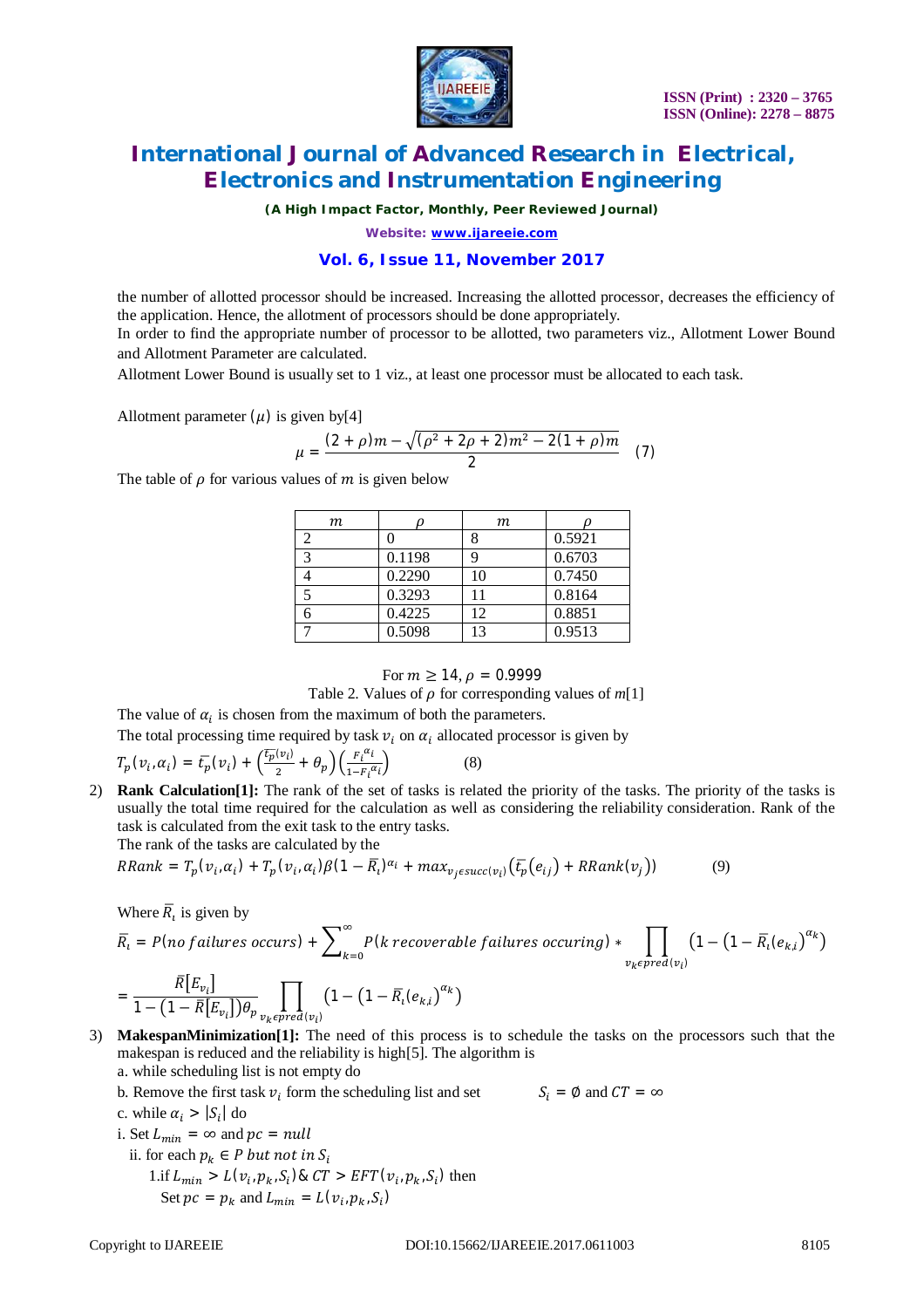

*(A High Impact Factor, Monthly, Peer Reviewed Journal)*

*Website: [www.ijareeie.com](http://www.ijareeie.com)*

#### **Vol. 6, Issue 11, November 2017**

End

2. If pc=null then

$$
\begin{aligned} S_i &= S_i \cup \{p_k\} \\ CT &= \max_{p_x \in S_i} EFT\{v_i, p_k, S_i\} \end{aligned}
$$

 Else Break the while loop

### **VII. RESULTS AND COMPARISION**

In order to compare these two algorithms, various comparison metrics are used. The most widely used metrics are schedule length ratio, speedup and reliability probability.

i. Schedule length ratio[1]: The task set are with different properties, hence it's a necessity that each graph is normalized to its schedule length. It is calculated by

$$
SLR = \frac{makespan}{\sum_{v_i \in CP_{min}} \min_{p_j \in P} t_c(v_i, p_j)}
$$

Now, this value cannot be negative, as denominator is the lower bound. Lower value of *SLR* implies the better algorithms.

ii. Speedup[1]: It is the ratio of sequential execution to the parallel execution. A higher value of speedup implies more amount of code is parallelized and vice versa.

$$
Speedup = \frac{min_{p_{j\in P}}\left\{\sum_{v_i \in V} T(v_i, p_j)\right\}}{makespan}
$$

Where,

$$
T(v_i, p_j) = t_p(v_i, p_j) + \frac{1 - e^{-\lambda_j t_p(v_i, p_j)}}{e^{-\lambda_j t_p(v_i, p_j)}} \left(\frac{t_p(v_i, p_j)}{2} + \theta_p\right)
$$

iii. Reliability Probability[1]: It is the probability that the task scheduled using a specific algorithm is reliable. A better reliable code has a higher reliability probability.

In order to test the two algorithms mentioned above, 100 random task graphs were created and were tested, so as to get more accurate results.

The fig shows a comparison between two algorithms for varying number of tasks. In order to obtain the graphs of the comparison ratios the number of tasks are varied as 40, 41and 42, shape factor is kept as 1, CCR value is kept as 0.1 and heterogeneity factor as 0.5. Using these values, following graphs are obtained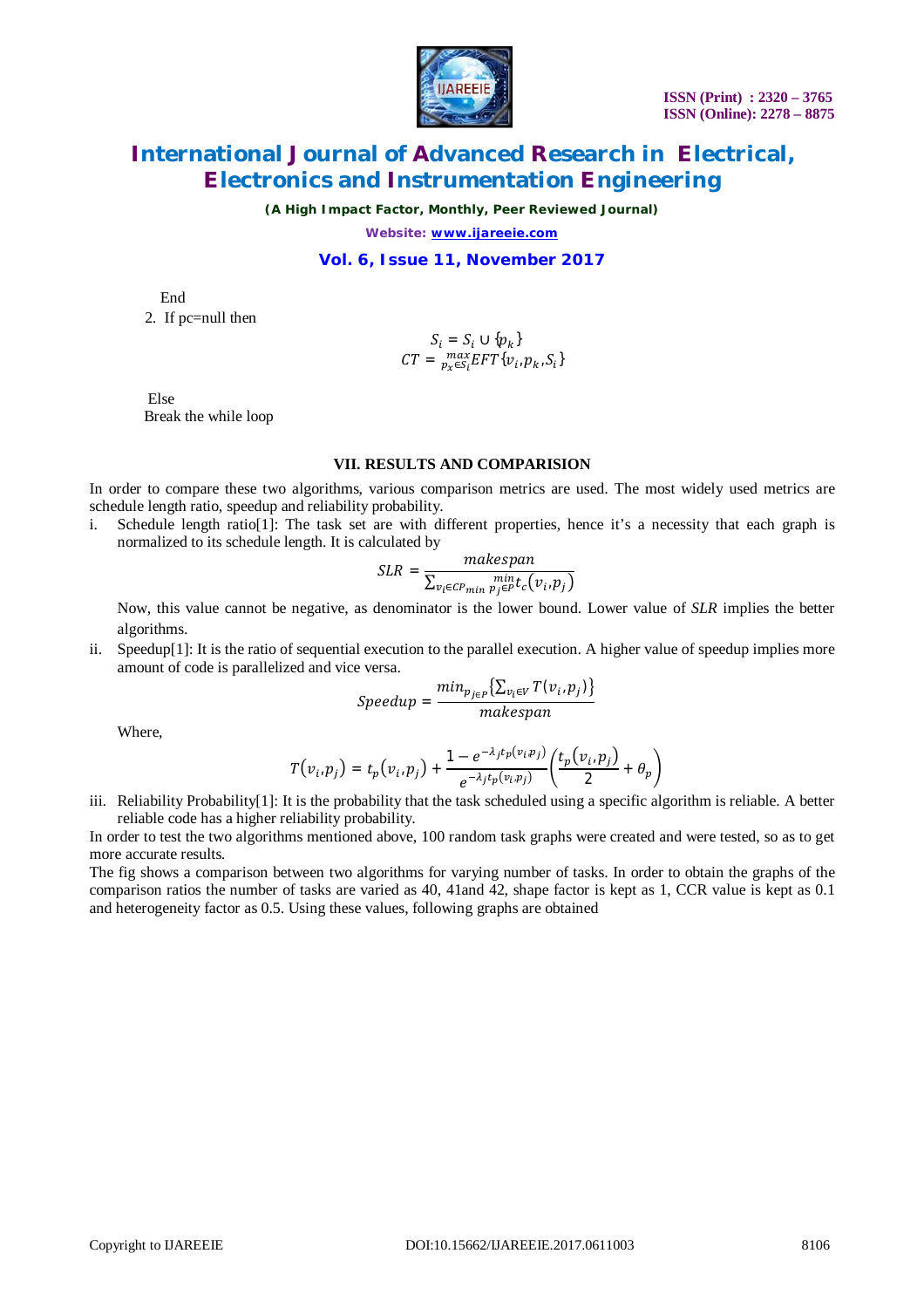

*(A High Impact Factor, Monthly, Peer Reviewed Journal)*

*Website: [www.ijareeie.com](http://www.ijareeie.com)* **Vol. 6, Issue 11, November 2017**







Fig 3 Results of varying tasks for HAAS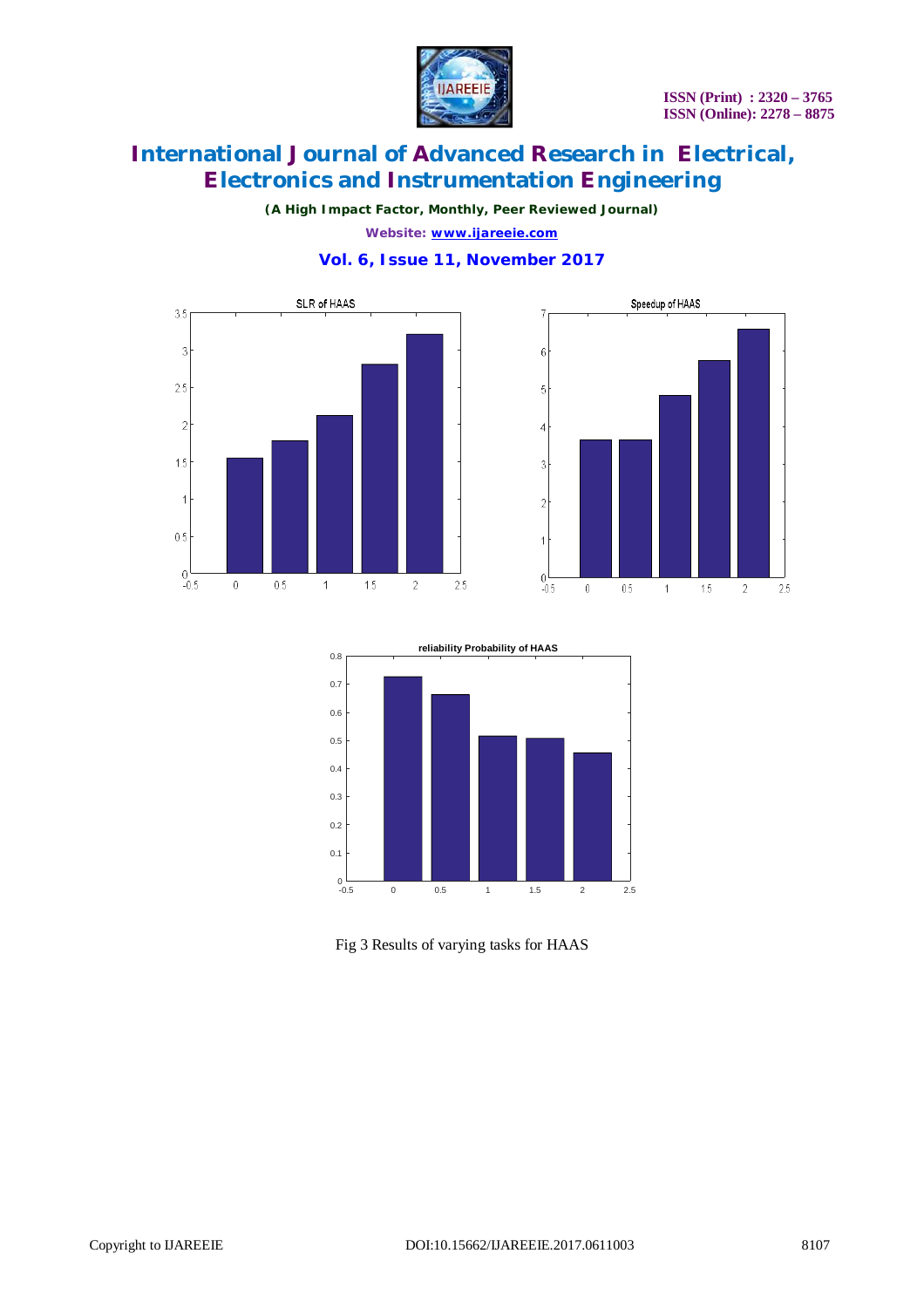

 $1.5$ 

 $\overline{2}$ 

 $\frac{1}{2.5}$ 

# **International Journal of Advanced Research in Electrical, Electronics and Instrumentation Engineering**

*(A High Impact Factor, Monthly, Peer Reviewed Journal)*

*Website: [www.ijareeie.com](http://www.ijareeie.com)*



**Vol. 6, Issue 11, November 2017**



Fig 4 Results of varying tasks for HEFT

From the graph it is evident that the code is more parallelized in HEFT as compared to HAAS. This happens as the tasks in HEFT are not duplication giving way to more parallelism whereas in HAAS algorithm, in order to increase the reliability of the tasks the tasks are duplicated thus the makespan of the tasks increases and hence low parallelism. The reliability probability of tasks is more for HAAS algorithm than HEFT algorithm. As the number of tasks increases, the reliability probability decreases. This happens because the processors will be active for more amount of time if the task are increases thus increasing the probability of failure of tasks and hence the reliability probability decreases with the increase of tasks.

In order to obtain the graphs of the comparison ratios the value of CCR is varied as 0.1 to 2.1 in factor of 0.5, shape factor is kept as 1, heterogeneity factor as 0.5 and number of tasks is set as 40. Using these values, following graphs are obtained.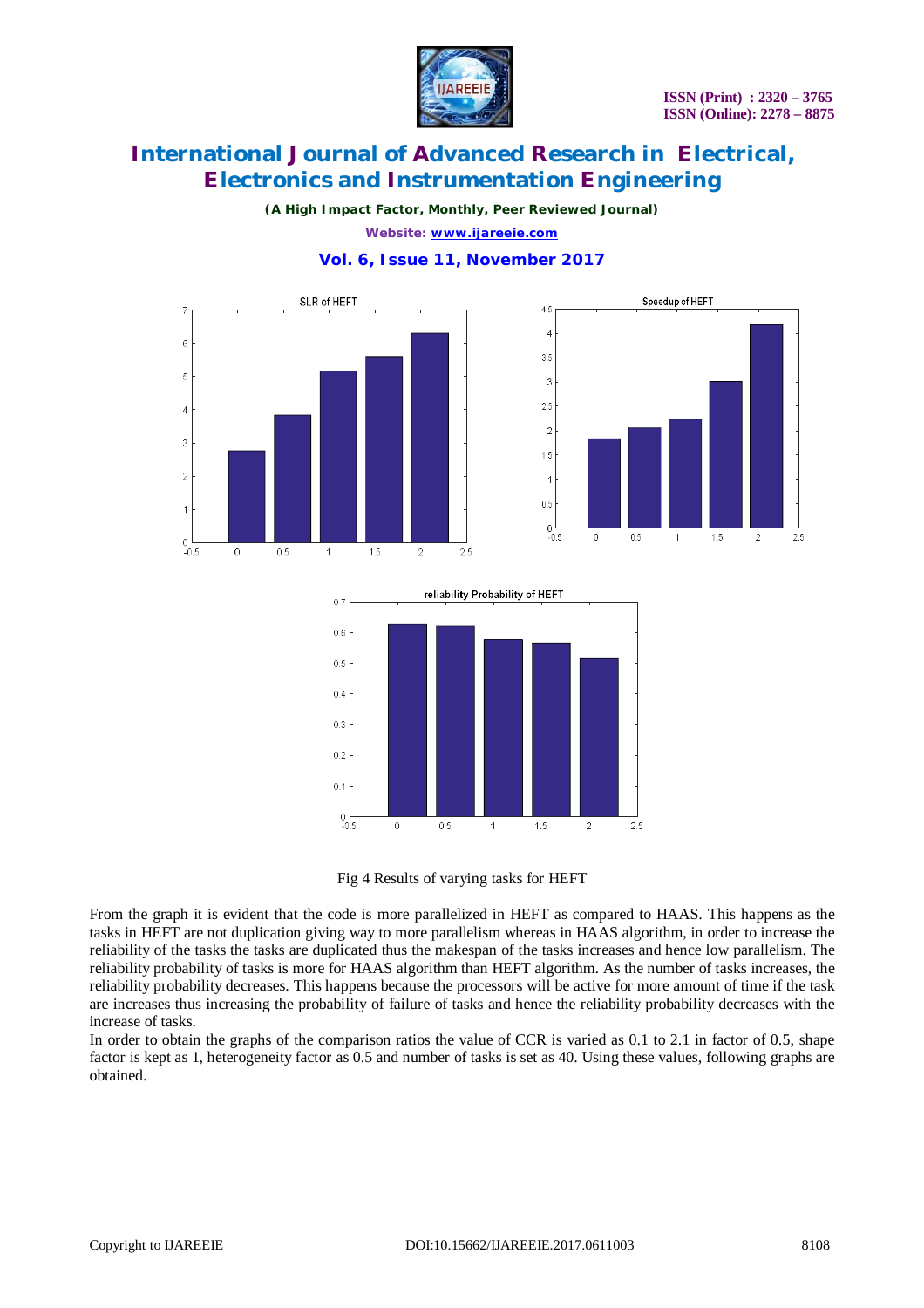

*(A High Impact Factor, Monthly, Peer Reviewed Journal)*

*Website: [www.ijareeie.com](http://www.ijareeie.com)* **Vol. 6, Issue 11, November 2017**







Fig 5. Results of varying CCR for HAAS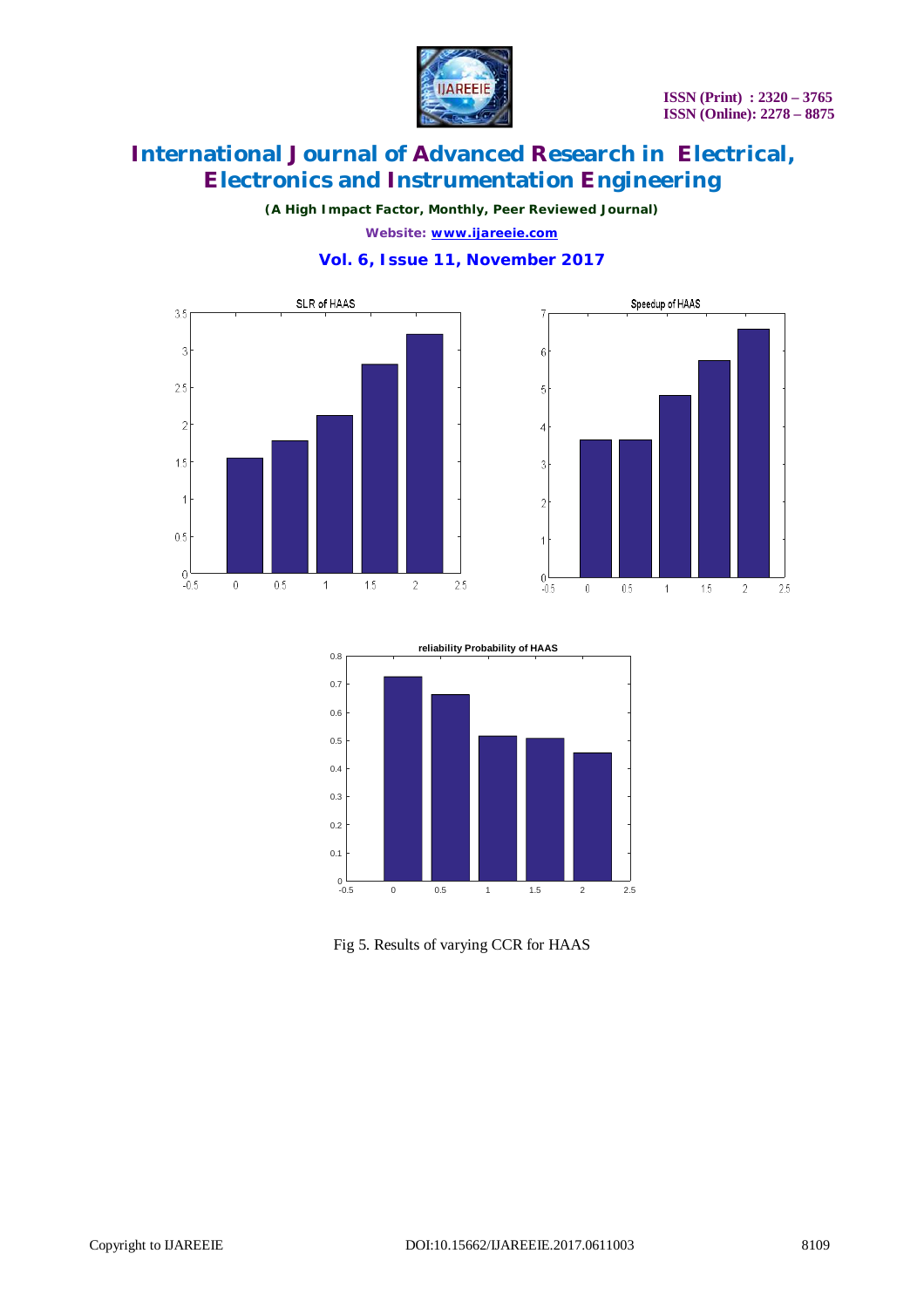

*(A High Impact Factor, Monthly, Peer Reviewed Journal)*

*Website: [www.ijareeie.com](http://www.ijareeie.com)* **Vol. 6, Issue 11, November 2017**









The value of CCR is the communication cost divided by the computation cost which implies that it the ratio of the data required for communicating to the instructions to be executed. Increasing the CCR means the communication cost is increased and computation cost is decreased thus making the task as communication intensive. As the CCR value increases the code become more parallelized as less time is utilized in implementing the task as compared to communicating and hence the speedup increases. Also as the CCR increases the reliability probability also keeps on decreasing as many processors are running parallel thereby increasing the chances of processor failure.

### **VII.CONCLUSION**

The HAAS Algorithm is highly efficient in the terms of reliability but however increases the makespan i.e. the completion time. On the contrary, the HEFT algorithm has low reliability and very less makespan. Thus a set of tasks